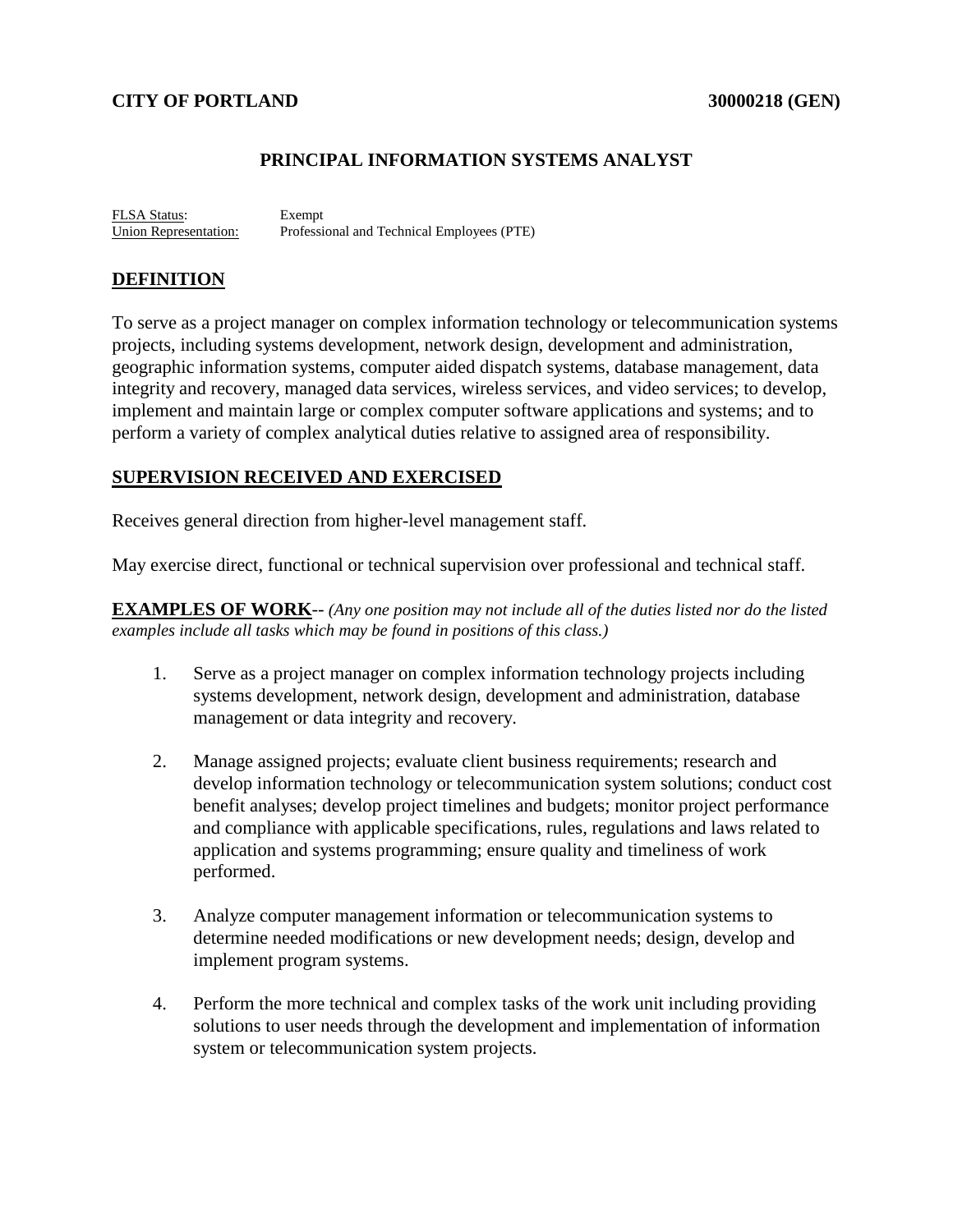- 5. Prepare project cost estimates and justification for new or enhanced system modifications; prepare requests for proposals for vendor services; evaluate bids and make recommendations on vendor selection.
- 6. Conduct studies, analysis and research on a range of information system or telecommunication system assignments; analyze information needs to develop appropriate system structure; design output and input documents including screens, forms and reports; prepare system and report specifications; oversee or design, code and test systems and programs.
- 7. Serve as project manager on various voice and data initiatives; research and develop solutions; conduct cost benefit analyses; develop project timelines and budgets; monitor project performance and compliance with applicable specifications, rules, regulations and laws; ensure quality and timeliness of work performed; implement actions to resolve procedural or operational problems with voice and data systems.
- 8 May plan, prioritize, delegate and review the work of assigned project staff; establish schedules and methods for achieving project goals and objectives; review work products, make corrections and coordinate staff training and development efforts as appropriate.
- 9 Prepare and present project progress reports for department management or committee; identify problems and issues; recommend solutions.
- 10 Develop, maintain and enforce data resource management standards and procedures; develop standards for maintaining data integrity and security; develop strategies for data recovery.
- 11 Provide and coordinate user training and support; troubleshoot problems related to various applications and programs; develop documentation for user manuals; test document applications.
- 12 Provide network administration duties; configure, test, install and maintain LAN/WAN systems; connect peripherals to system; monitor disk space and system integrity; clear temporary and unused files; provide technical hardware and software support to users; identify, diagnose and resolve technical problems.
- 13 Perform database administration duties; provide support to programming staff in planning, designing and implementing application databases; maintain database security and user access; design, create and maintain physical objects including tables, files, libraries and indexes to support computer applications using database management systems; monitor database performance and troubleshoot problems; monitor and maintain space allocation for databases and files.
- 14 Develop and implement large or complex computer software applications; design, configure and test system software; debug or troubleshoot user software problems.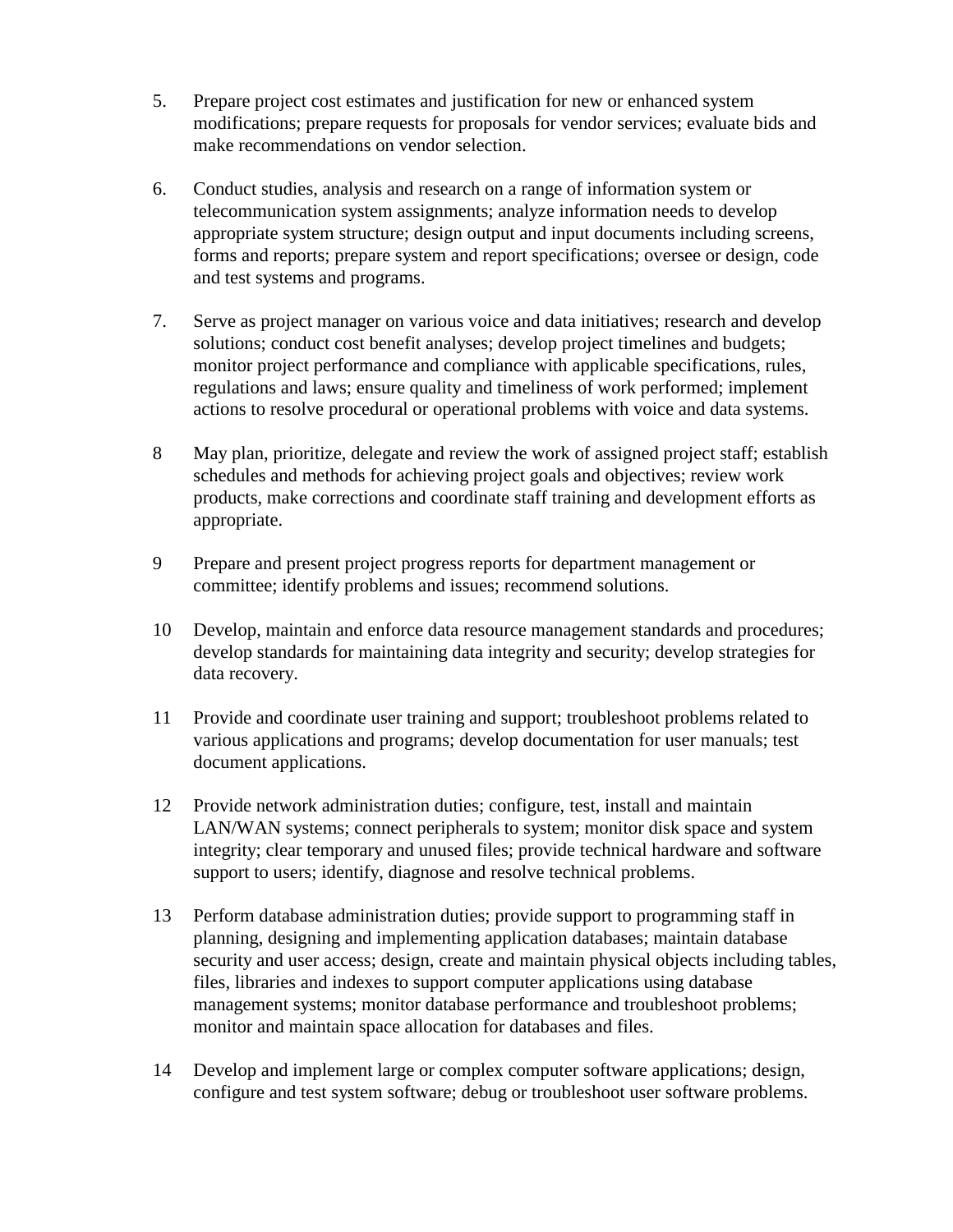15 Perform related duties and responsibilities as required.

## **Knowledge of:**

- Operations, services and activities of a comprehensive information technology or voice and data communications program.
- Principles, practices, methods and techniques of providing information systems or voice and data network systems project management services.
- Methods and techniques of evaluating client information technology requirements.
- Principles and practices of computer programming and systems analysis.
- Operational characteristics of various computer systems, applications and peripheral equipment.
- Information system infrastructure planning and development.
- Principles and practices of system testing, analysis and security administration.
- Principles of database and network administration.
- Telecommunication technology processes for voice and data communications including network computing, client/server, Internet, Intranet, video conferencing and related function.
- Configuration practices, protocols and transmission standards utilized in voice and data systems.
- Concepts, principles, practices and operational characteristics of emerging telecommunication system technologies.
- Principles of data management and integrity.
- Operational characteristics of multiple operating systems and platforms.
- Methods and techniques used to design, develop, test and implement user systems.
- Operational characteristics and capabilities of database management systems.
- Advanced concepts of data modeling, database design and administration.
- Advanced concepts of systems in assigned area including geographic information systems, computer aided dispatch and related program area.
- Advanced methods and techniques used in the installation, trouble shooting, upgrading and problem resolution of information systems.
- Advanced methods and techniques of system design, programming and software installation.
- Advanced principles and practices of information systems programming.
- Advanced principles of hardware and software configuration and troubleshooting.
- Advanced knowledge of database systems, relational and other structures, and system architecture.
- Pertinent Federal, State and local codes, laws and regulations.

# **Ability to:**

- Serve as a project manager on large systems programming or voice and data communication systems and projects.
- Evaluate client business requirements and implement information technology solutions.
- Perform highly complex systems analysis duties.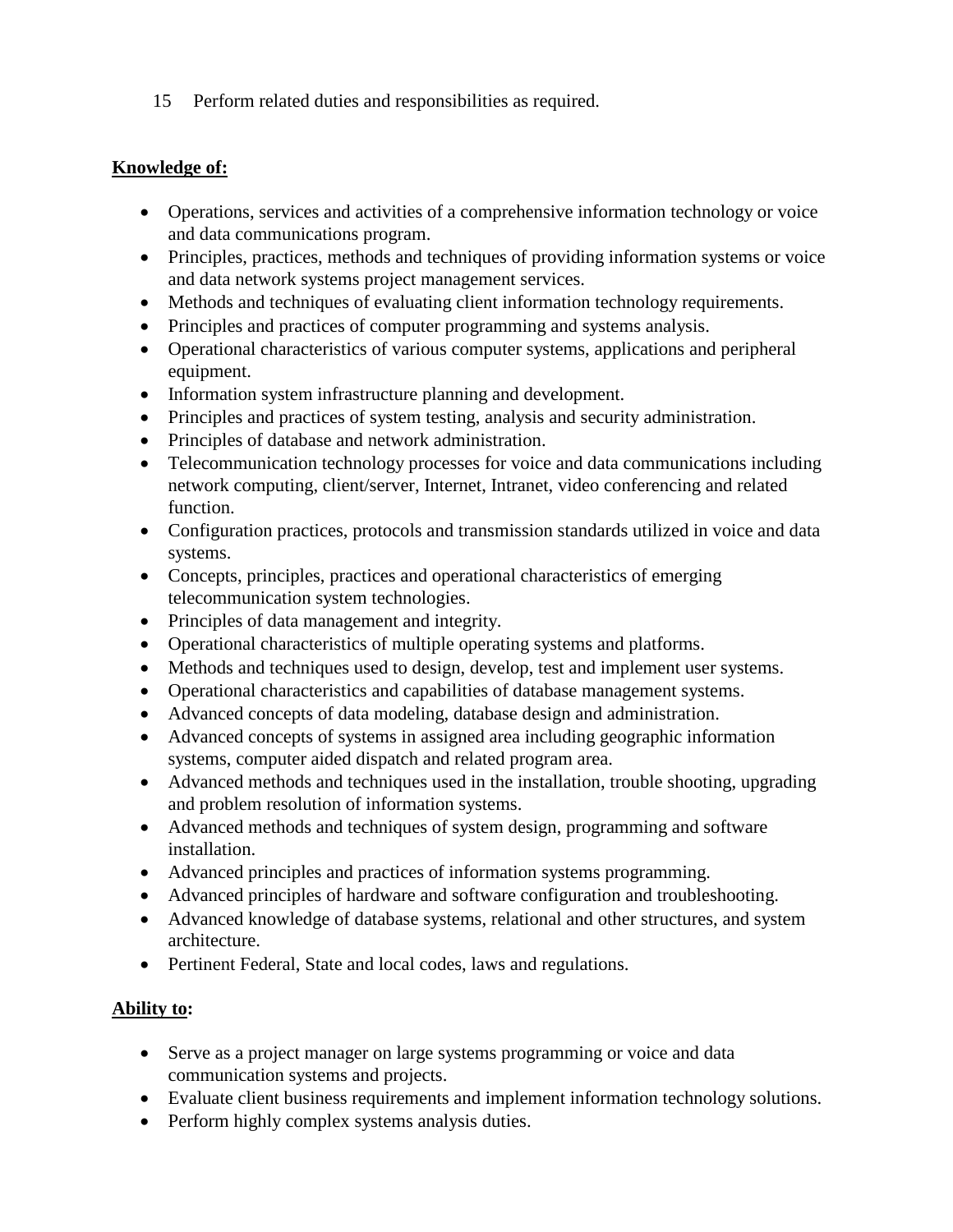- Design, develop, implement and administer local and wide area network systems.
- Perform highly advanced programming and database management duties.
- Serve as database administrator and perform database modifications.
- Design, configure and test system software.
- Install, test and configure hardware and software applications and programs.
- Troubleshoot hardware and software application problems.
- Respond to requests and inquiries from system users.
- Communicate clearly and concisely, both orally and in writing.
- Establish and maintain effective working relationships with those contacted in the course of work.
- Maintain mental capacity which allows for effective interaction and communication with others.
- Maintain physical condition appropriate to the performance of assigned duties and responsibilities.
- Maintain effective audio-visual discrimination and perception needed for making observations, communicating with others, reading, writing and operating assigned equipment.

## **SPECIALTIES:**

Positions in this class are assigned to one of the following specialties: GIS Business Architect (GISE), Vertical GIS (Bureau GIS Business/Data Architect) (GISV), Project Management (PROJ), Security (SECU), or Generalist (GEN). Positions assigned to the Generalist specialty are defined in the Definition and Examples of Work sections of the class specification.

#### **Classification History:**

| Adopted:                                                                                | 12-16-98       | Principal Information Systems Analyst (2545) class created as a result of IT<br>Classification and Compensation Study 1997-1998. This class is composed of the<br>following classes:<br>Adopted: 07-01-92 Class created as a result of Nonrepresented<br>2546<br>Classification & Compensation Study, 1991-92. This class is composed of<br>positions from the following classes:<br>MIS Analyst; Revised 05-17-83<br>0380<br>Principal Programmer Analyst; Revised 10-16-84, 03-23-88<br>0383<br>Senior Systems Programmer Adopted: 07-19-83 Revised: 07-01-92<br>2522<br>(Class revised and job class number changed as a result of Nonrepresented<br>Classification & Compensation Study, 1991-92) |
|-----------------------------------------------------------------------------------------|----------------|-------------------------------------------------------------------------------------------------------------------------------------------------------------------------------------------------------------------------------------------------------------------------------------------------------------------------------------------------------------------------------------------------------------------------------------------------------------------------------------------------------------------------------------------------------------------------------------------------------------------------------------------------------------------------------------------------------|
| Revised:                                                                                | $08-21-00$     | GIS Business Architect specialty added.                                                                                                                                                                                                                                                                                                                                                                                                                                                                                                                                                                                                                                                               |
| Revised:                                                                                | 10-27-04       | Security specialty added.                                                                                                                                                                                                                                                                                                                                                                                                                                                                                                                                                                                                                                                                             |
| Revised:                                                                                | 12-01-04       | Project Management specialty added.                                                                                                                                                                                                                                                                                                                                                                                                                                                                                                                                                                                                                                                                   |
| Revised:                                                                                | 02-08-06       | $\text{GIS}$ specialty to re-titled to Enterprise $\text{GIS} - \text{GISE}$ ; no modifications to<br>description.                                                                                                                                                                                                                                                                                                                                                                                                                                                                                                                                                                                    |
| Revised:                                                                                | $04 - 11 - 06$ | Bureau GIS Business/Data Architect – GISV specialty added.                                                                                                                                                                                                                                                                                                                                                                                                                                                                                                                                                                                                                                            |
| June 2009 - Change Job Class number from 2545 to 30000218 (GEN), due to system change.  |                |                                                                                                                                                                                                                                                                                                                                                                                                                                                                                                                                                                                                                                                                                                       |
| June 2009 - Change Job Class number from 2545 to 30000217 (GISE), due to system change. |                |                                                                                                                                                                                                                                                                                                                                                                                                                                                                                                                                                                                                                                                                                                       |
| June 2009 - Change Job Class number from 2545 to 30000880 (GISV), due to system change. |                |                                                                                                                                                                                                                                                                                                                                                                                                                                                                                                                                                                                                                                                                                                       |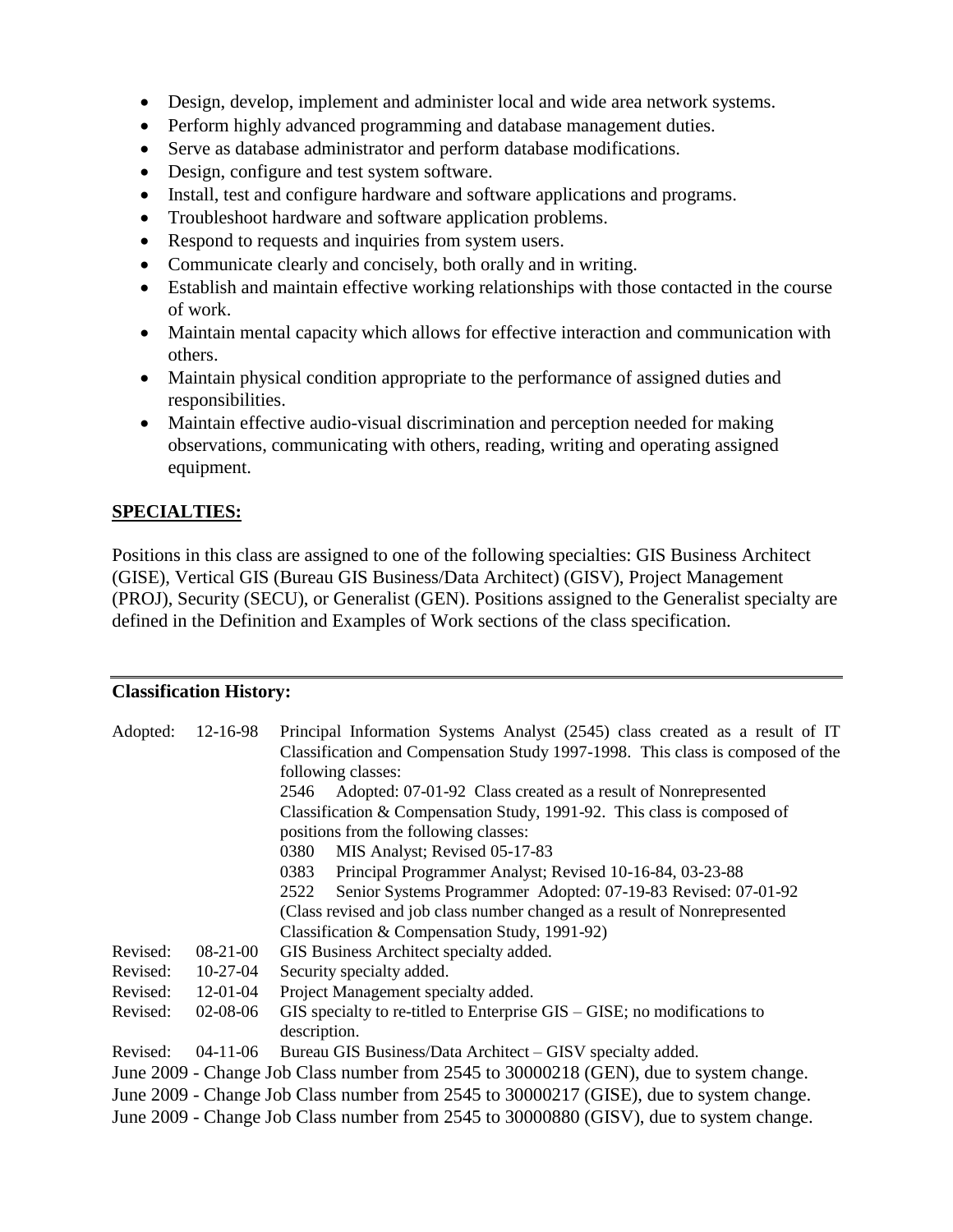June 2009 - Change Job Class number from 2545 to 30000219 (PROJ), due to system change. June 2009 - Change Job Class number from 2545 to 30000220 (SECU), due to system change. July 2017 – Updated union name from COPPEA to PTE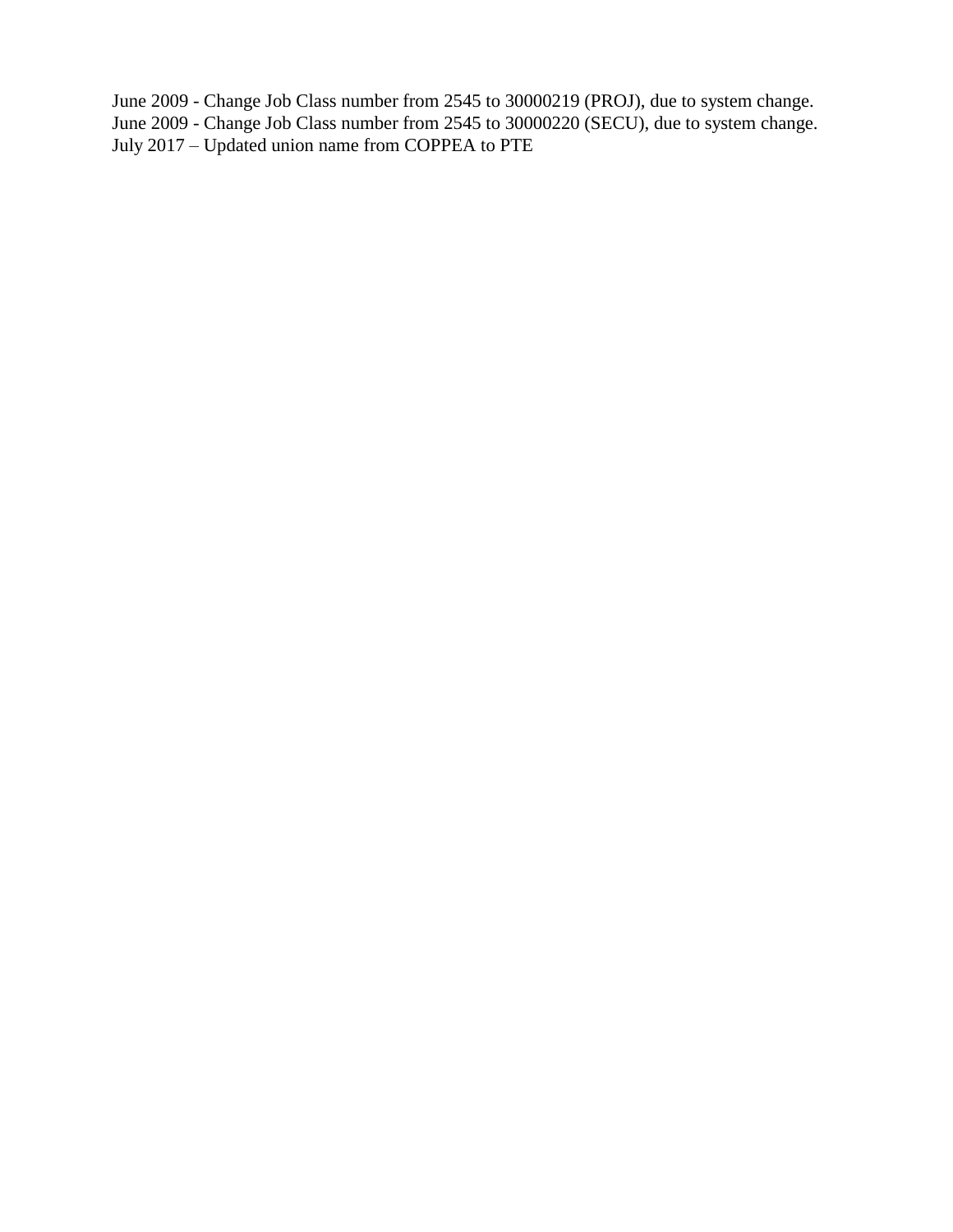#### **30000217 - Principal Information Systems Analyst – Enterprise GIS (GISE)**

## **Summary:**

Positions in this specialty are responsible for citywide GIS coordination with strong focus on customer business relations, expert service delivery, and education. Enterprise GIS Principal Information Systems Analysts act as GIS Business Architects to develop and foster corporate business relations to support citywide goals and objectives; manage a variety of GIS projects and define tasks, project scope of works, time lines, deliverables and budgets; develop and support a corporate training program, and provide assistance to the Corporate GIS manager.

#### **Examples of Work:**

- 1. Analyzes user/business needs and provides business level solutions.
- 2. Develops and recommends business and communication strategies for distribution of information related to citywide GIS program.
- 3. Manages various GIS projects.
- 4. Develops and supports a corporate GIS training program.
- 5. Performs expert GIS analytical services.
- 6. Works with other GIS Business Architects to develop integrated GIS business solutions.
- 7. Assists in providing strategic corporate direction to leverage emerging technologies.

- Knowledge of business process modeling and reengineering relevant to GIS technologies including software and attendant data communications technologies.
- Thorough knowledge of GIS principles, methods and applied concepts.
- Thorough knowledge and experience using ESRI software including ArcInfo 7.x and 8.x, ArcView, MapObjects, etc.
- Demonstrated applications programming skills that comply with standard COM/DCOM object technologies.
- Ability to articulate issues, technical information, build consensus, and establish and maintain effective working relationships with all levels of the GIS community and personnel inside and outside the bureau.
- Ability to assess user business needs and develop requirements, specifications and designs necessary to deliver enterprise GIS solutions.
- Ability to plan and manage large projects involving in-house and contracted resources.
- Demonstrated ability to plan, design, develop and support a GIS training program.
- Ability to make expert presentations using state of the art technologies and information distribution channels.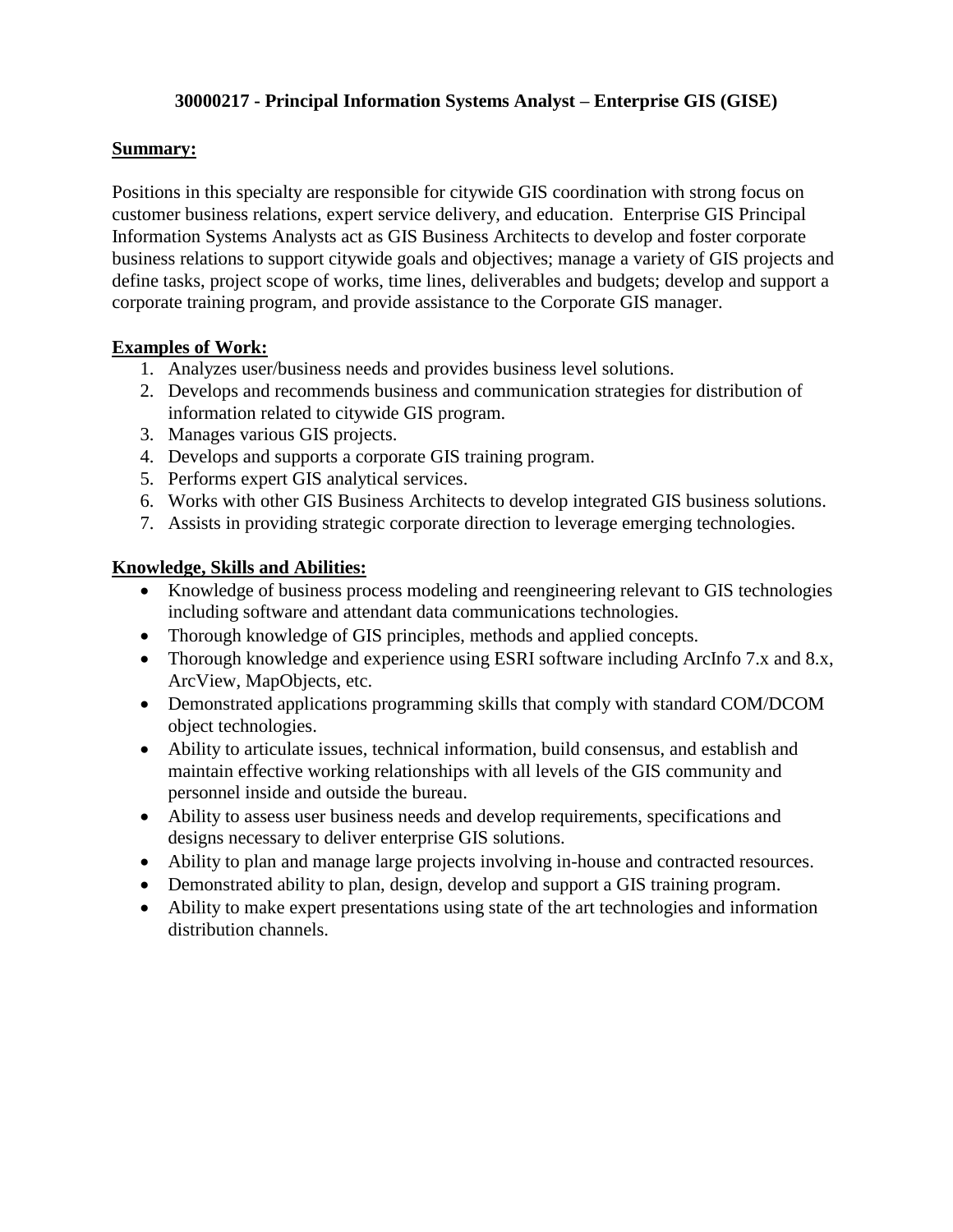## **30000880 - Principal Information Systems Analyst – Vertical GIS (Bureau GIS Business/Data Architect) (GISV)**

#### **Summary:**

Under general direction, the Bureau GIS Business/Data Architect is responsible for: coordinating with other bureaus and Corporate GIS to provide bureau data required by City staff and the public; developing and fostering bureau business relations to support bureau-wide goals and objectives. Incumbents manage a variety of GIS projects by defining tasks and deliverables; and developing the project's scope of work, time line, and budget.

# **Examples of Work:**

- 1. Identifies and analyzes user/business needs; and develops requirements, specifications and designs necessary to deliver bureau GIS and business level solutions.
- 2. Develops and recommends business and communication strategies for distribution of information related to bureau-wide GIS program; assists in providing strategic direction to leverage emerging spatial technologies.
- 3. Plans and manages large bureau data and GIS projects involving in-house and contracted resources.
- 4. Performs expert GIS analytical services; provides geographic data links to major Bureau applications; works with Corporate GIS Architects, and other BTS and bureau staff to develop integrated GIS business solutions.
- 5. Works with Corporate and bureau GIS staff, and data administrators to plan, design and develop data integration and retrieval for bureau personnel to access maps and data from the Hub and from the Bureau computer network using GIS Software.
- 6. Works with data and system administrators to improve quality of data and develop QA/QC procedures; programs applications that comply with standard COM/DCOM object technologies; develops, documents and maintains technical and procedural data standards; works with the BES database administrator to bring Bureau applications into compliance with Corporate addressing standards.
- 7. Develops standards for common data architecture, integrate tabular and spatial information; ensures new systems are developed to be consistent with these standards and with city-wide GIS systems.

- Thorough knowledge of GIS principles, methods and applied concepts.
- Thorough knowledge and ability to use ESRI software including ArcInfo 8.x and 9.x, ArcView, MapObjects, etc.
- Knowledge of business process modeling and reengineering relevant to GIS technologies including software and attendant data technologies.
- Knowledge and ability to use SDE and SQL or other comparable database products.
- Ability to assess user business data and GIS needs, articulate issues and technical information, build consensus, and develop and deliver solutions.
- Ability to establish and maintain effective working relationships and with all levels of the GIS community and personnel inside and outside the bureau.
- Ability to plan and manage large projects involving in-house and contracted resources.
- Ability to develop, document and maintain technical and procedural data standards.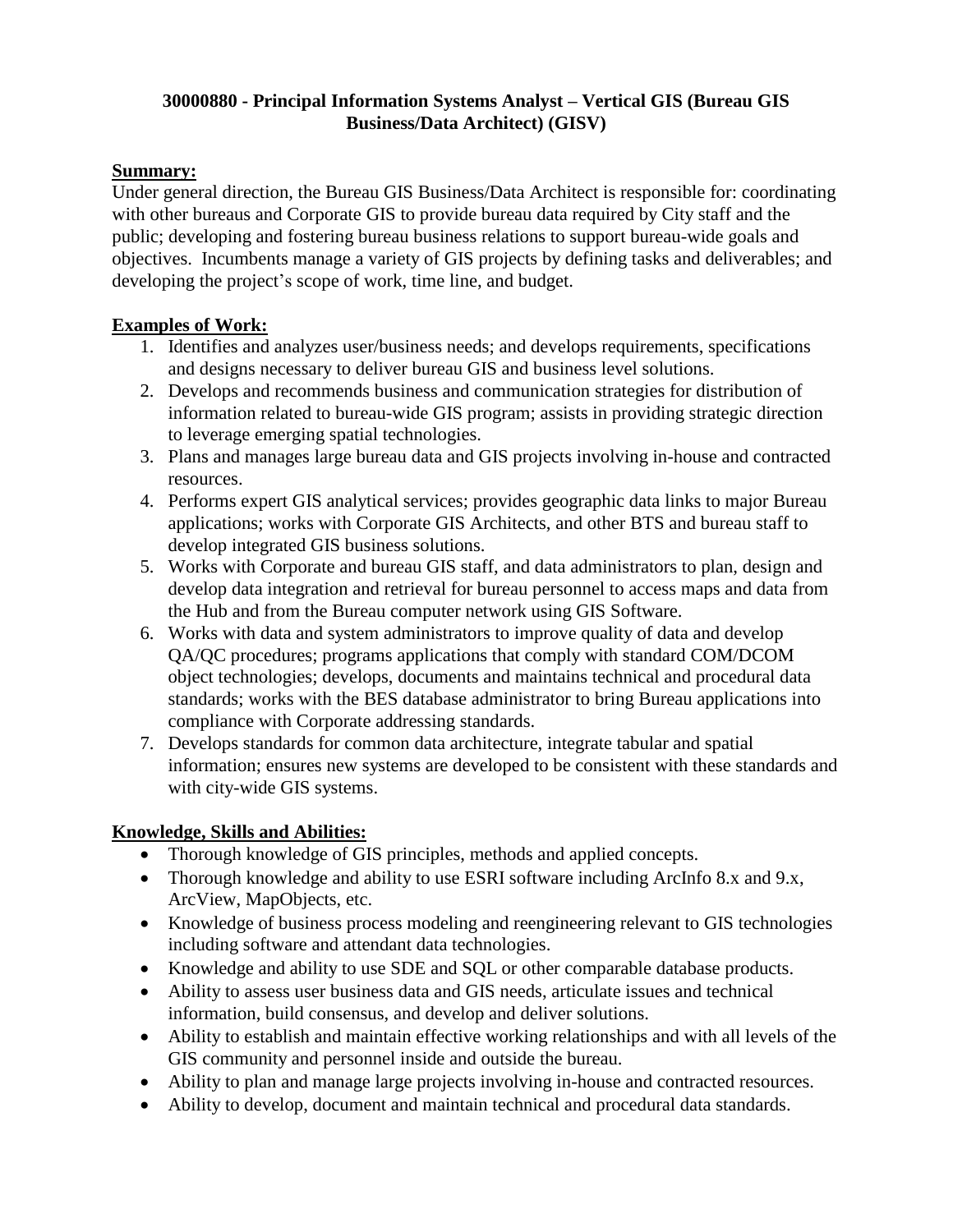## **30000220 - Principal Information Systems Analyst - Security (SECU)**

## **Summary:**

Positions in this specialty are responsible for participating in or leading complex information technology security projects including developing disaster recovery plans, analyzing security risks, installing prevention solutions and vulnerability analysis tools; and performing a variety of complex analytical duties relative to assigned area of responsibility.

# **Examples of Work:**

- 1. Participate in or lead a project to develop information technology work processes and procedures that will comply with city security policy.
- 2. Develop and implement a disaster recovery plan or a subset of that plan for a specific business function using industry best practices. Periodically test disaster recovery plan and update as required.
- 3. Make written analysis for security risk of an application development or network infrastructure project. Recommend a solution to mitigate risk.
- 4. Participate in project planning exercises for operating system, directory system, email, or other network infrastructure technology implementations.
- 5. Install and configure various firewalls, VPN solutions, intrusion detection or prevention solutions, e-mail Spam filtering, and vulnerability analysis tools.
- 6. Regularly monitor intrusion detection systems, firewalls, virus scanning and vulnerability analysis alerts for possible security incidents. Develop and follow procedures for identifying false-positive alerts, and follow-up research on other alerts.
- 7. Plan, install and implement VPN secure remote access.
- 8. Audit and help mitigate security risks in a web-centric application-hosting environment including multiple network firewall perimeters, load-balanced applications, and faulttolerant configurations.
- 9. Participate in application security planning, review and testing.

- Formal training or industry certification related to information technology security skills. Examples include: CISSP, SCP, SCNP, GSE, or various vendor-specific technology certifications.
- Formal training or industry certification related to network infrastructure skills. Examples include: protocols, network routing, Microsoft server operating systems, Unix and Linux operating systems, or SAN storage solutions.
- Knowledge of and experience in researching security risk analysis and mitigation best practices.
- Ability to plan and implement a variety of network security technologies including but not limited to firewalls, intrusion detection and prevention systems, e-mail Spam filtering, and vulnerability analysis tools.
- Advanced knowledge of the TCP/IP protocol and various common application protocols.
- Knowledge of TCP/IP routing and other networking concepts.
- Intermediate knowledge of various directory services technologies, including LDAP and Microsoft Active Directory.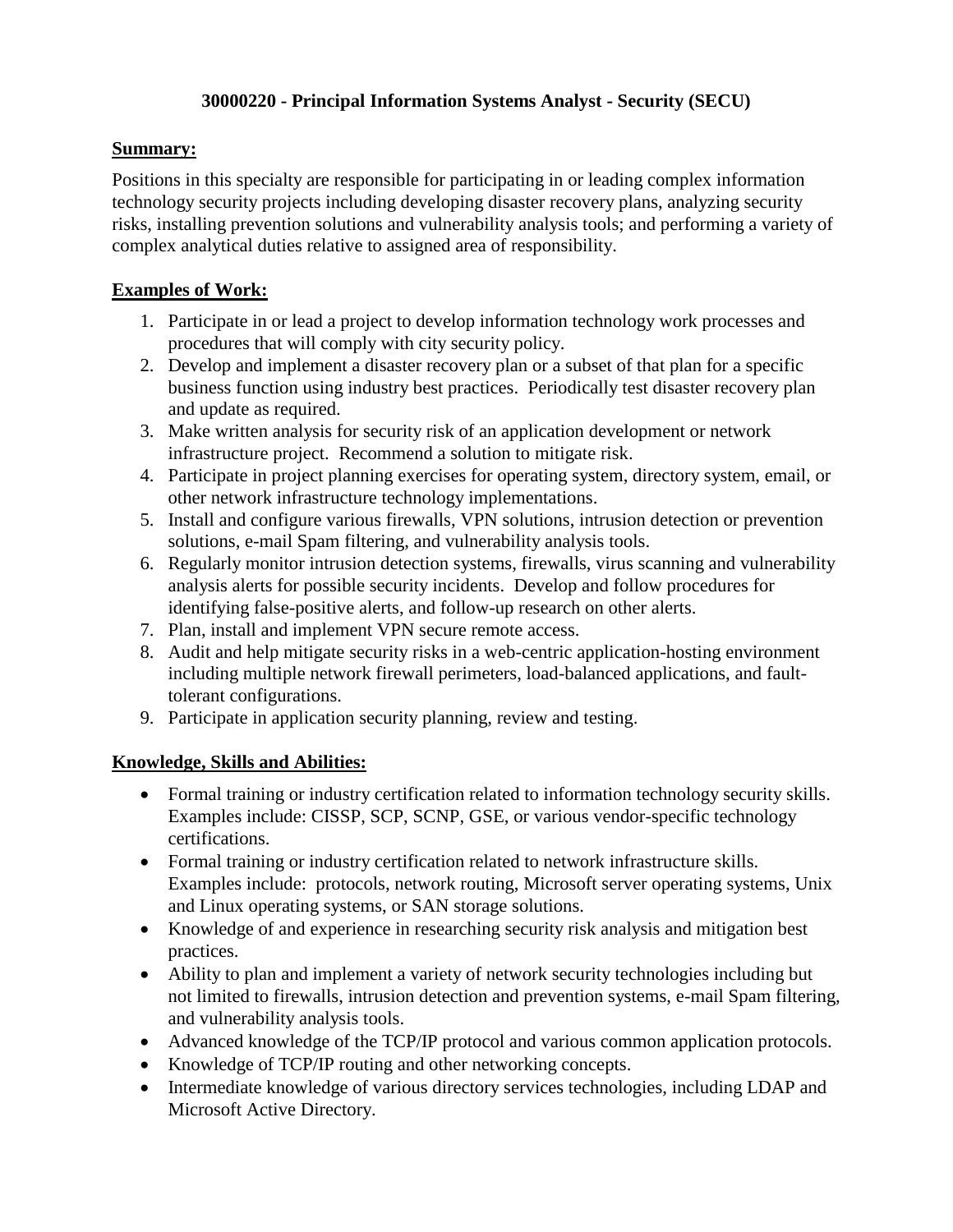- Advanced knowledge of open system VPN protocols and their implementation in common VPN access products.
- Intermediate knowledge of Cisco router configuration.
- Intermediate knowledge of application layer vulnerabilities and security approaches.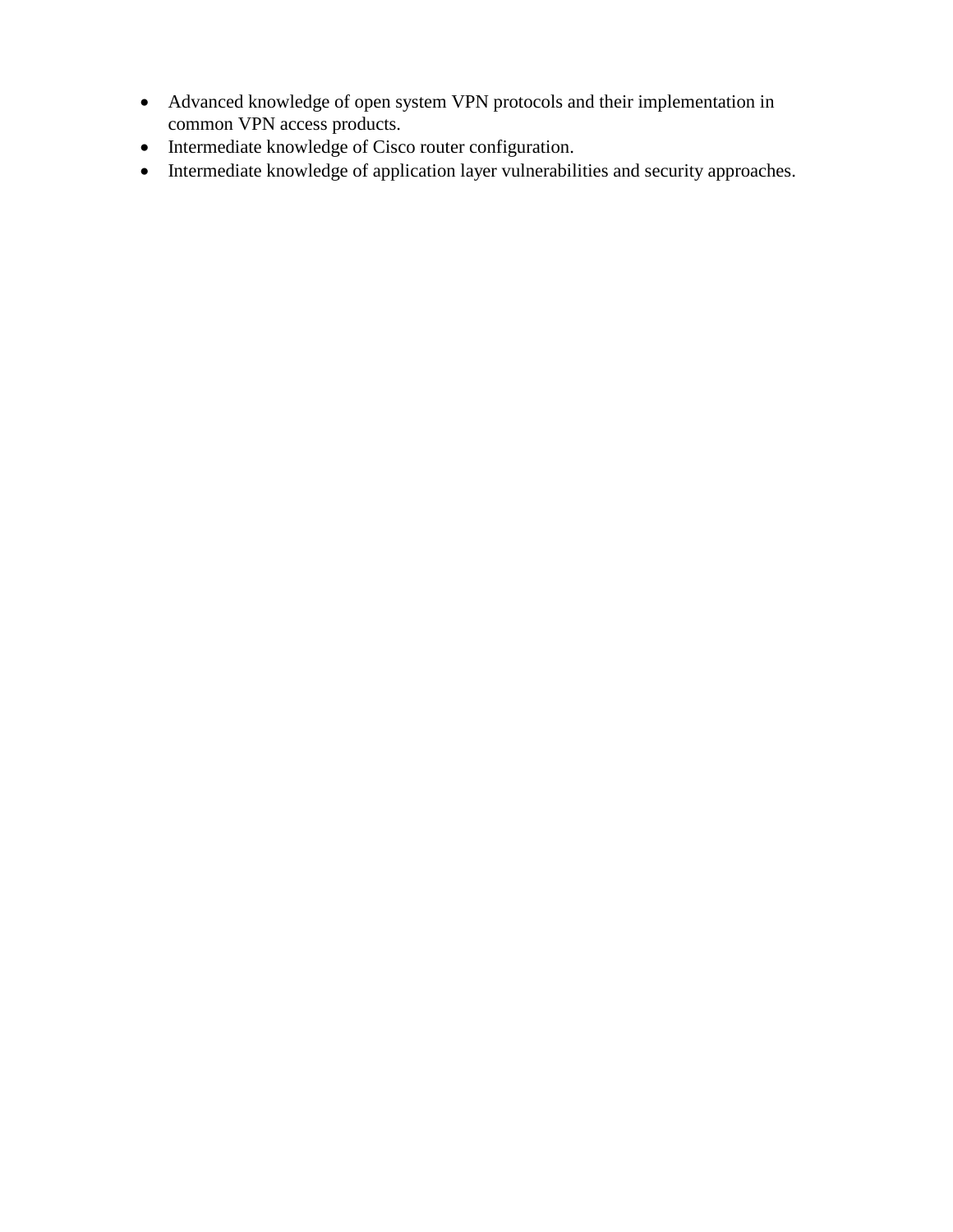#### **30000219 - Principal Information Systems Analyst - Project Management (PROJ)**

#### **Summary:**

Under general direction, the IT Project Manager (ITPM) is responsible for planning, organizing, managing and participating in the development and implementation of IT development projects. Monitors progress and performance against project goals and objectives and ensures system provides required functionality; manages the project budget; serves on a variety of committees; and coordinates assigned activities with other divisions and City bureaus. Work requires project management expertise to integrate multiple interests and stakeholders in achieving successful project results. In-depth organization and process knowledge is also essential for ensuring project success. ITPM will lead project teams, which may include professional, technical and clerical staffs. Work may include both IT infrastructure and/or IT application development projects.

#### **Examples of Work:**

- 1. In conjunction with the Bureau Business Representatives (BBR), assesses bureau's needs; coordinates the design requirements, development, acquisition and implementation of computer system software, hardware, and data communications solutions; ensures migration of data from current system to new system, staff training, system performance, security, maintenance, connectivity and documentation needs have been effectively addressed.
- 2. Assists in formulating overall project scope, direction, objectives, goals, budget and timeline; researches, develops and implements project charters and project plans to meet goals and service objectives; develops, recommends and manages project budget; assist in developing or recommending associated operating and administrative procedures; identifies and recommends solutions to project resource needs and requirements; plans, organizes, implements and evaluates work activities to meet established overall project goals and objectives; analyzes alternative methods or processes to meet service delivery goals, including conducting cost benefit and resource requirement analyses; ensures program compliance with all applicable City and outside agency requirements.
- 3. As project manager, works with technical leads to assemble project teams; convenes technical, user and other appropriate task teams and committees; develops agendas and facilitates meetings; coordinates the work of the multiple teams and committees; leads and participates in the analysis and redesign of complex work processes associated with project; conducts management reviews of progress of project against time lines, goals and budgets; develops project reports and related materials; prepares staff reports and presentations; communicates project objectives, progress and issues to bureau managers. Serves as a member, or facilitates the work of an executive steering committee comprised of city budget and financial executives that provides citywide guidance for the project.
- 4. Evaluates the effectiveness of project activities and makes or recommends project modifications; ensures that performance, maintenance, connectivity and security issues are addressed; prepares narrative and statistical project performance reports and recommendations.
- 5. Manages the work of outside consultants including establishing system requirements, technology parameters and business requirements; develops and issues requests for proposals; leads the selection process, negotiates terms and conditions, monitors project status and progress; authorizes work and payments; ensures system is developed,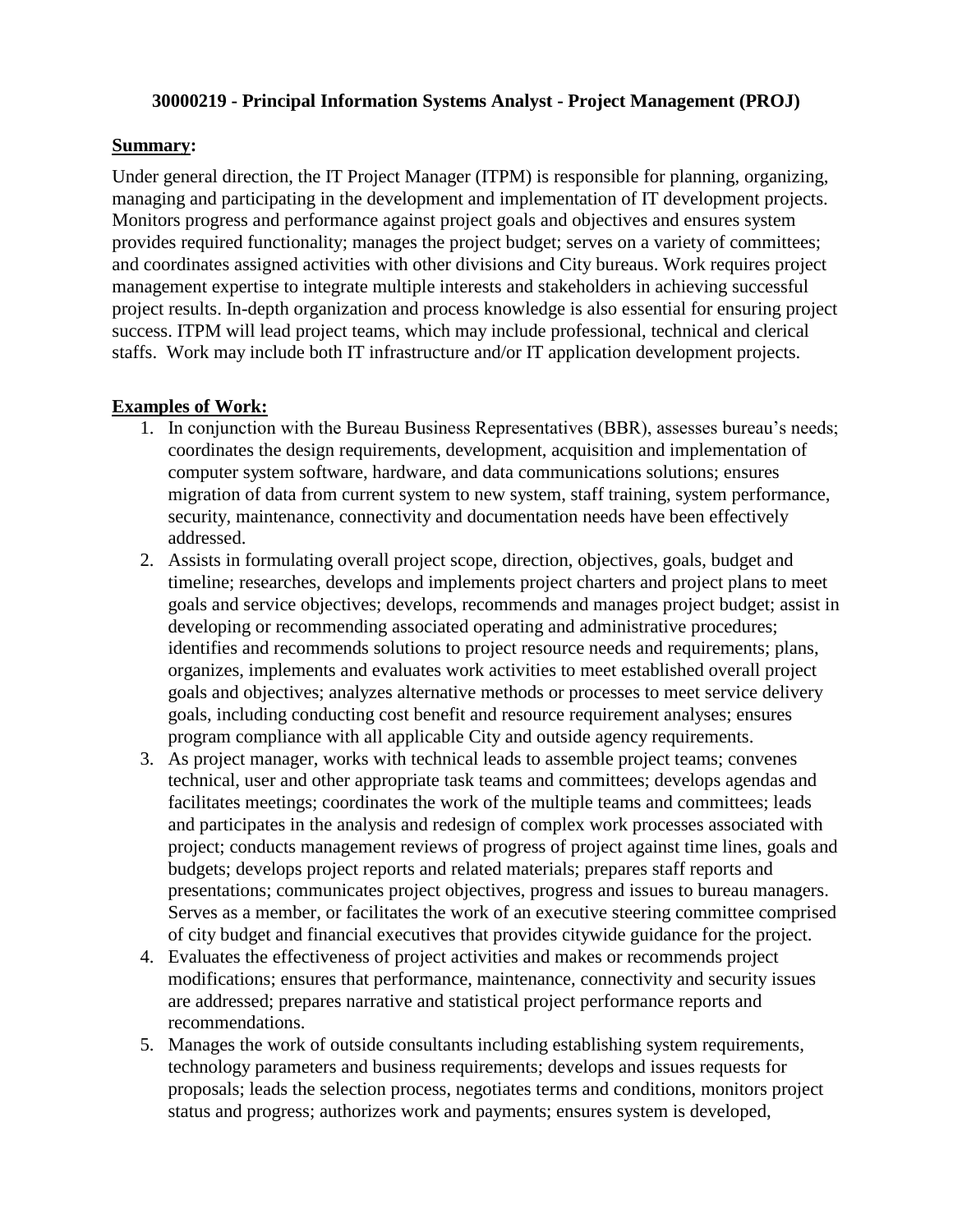implemented and configured according to the specifications; ensures all activities and results are consistent with City strategic direction and standards.

- 6. Confers with other divisions and bureaus; coordinates and integrates project activities; participates on related boards, commissions and committees; develops project partnerships.
- 7. Serves as an expert resource; provides training and technical assistance to staff.
- 8. Performs other special assignment work as required.

- Knowledge of principles and practices of computerized systems analysis, design and development.
- Knowledge of contract management practices, standards, processes and requirements.
- Knowledge of principles and practices of information systems or telecommunication systems project management, development and administration.
- Knowledge of methods and techniques of evaluating business needs and developing information system solutions.
- Ability to plan, organize and manage a large and complex information technology project including developing and managing project budgets, work plans, process flow diagrams, use cases and timelines.
- Ability to assess customer and business needs and define requirements.
- Ability to coordinate and direct a variety of committees and work groups, maximizing staff effectiveness and aligning activities with overall project goals.
- Ability to establish and maintain effective working relationships with co-workers, customers, vendors and others contacted in course of work
- Ability to communicate with co-workers, managers and vendors including written communication, leading and facilitating task force committees, and making presentations in management meetings.
- Ability to collaboratively identify technical problems and solutions.
- Ability to negotiate and manage consulting contracts.
- Ability to analyze and assess project outcomes in relation to operational needs and make appropriate adjustments.
- Ability to identify and respond to organizational issues, concerns and needs.
- Ability to use project management tools and techniques to ensure projects are completed on time and budget.
- Ability to understand, interpret, explain and apply City, state, and federal policy, law, regulation and court decisions applicable to areas of responsibility.
- Ability to establish and enforce technological standards.
- Ability to present proposals and recommendations clearly and logically.
- Ability to represent the City effectively in meetings on a variety of technology issues.
- Ability to prepare clear, concise and comprehensive correspondence, reports, studies and other written materials appropriate to both technical and non-technical audiences.
- Ability to exercise sound, expert independent judgment within general policy guidelines.
- Ability to exercise tact and diplomacy in dealing with sensitive, complex and confidential issues and situations
- Ability to establish and maintain effective working relationships with all levels of City